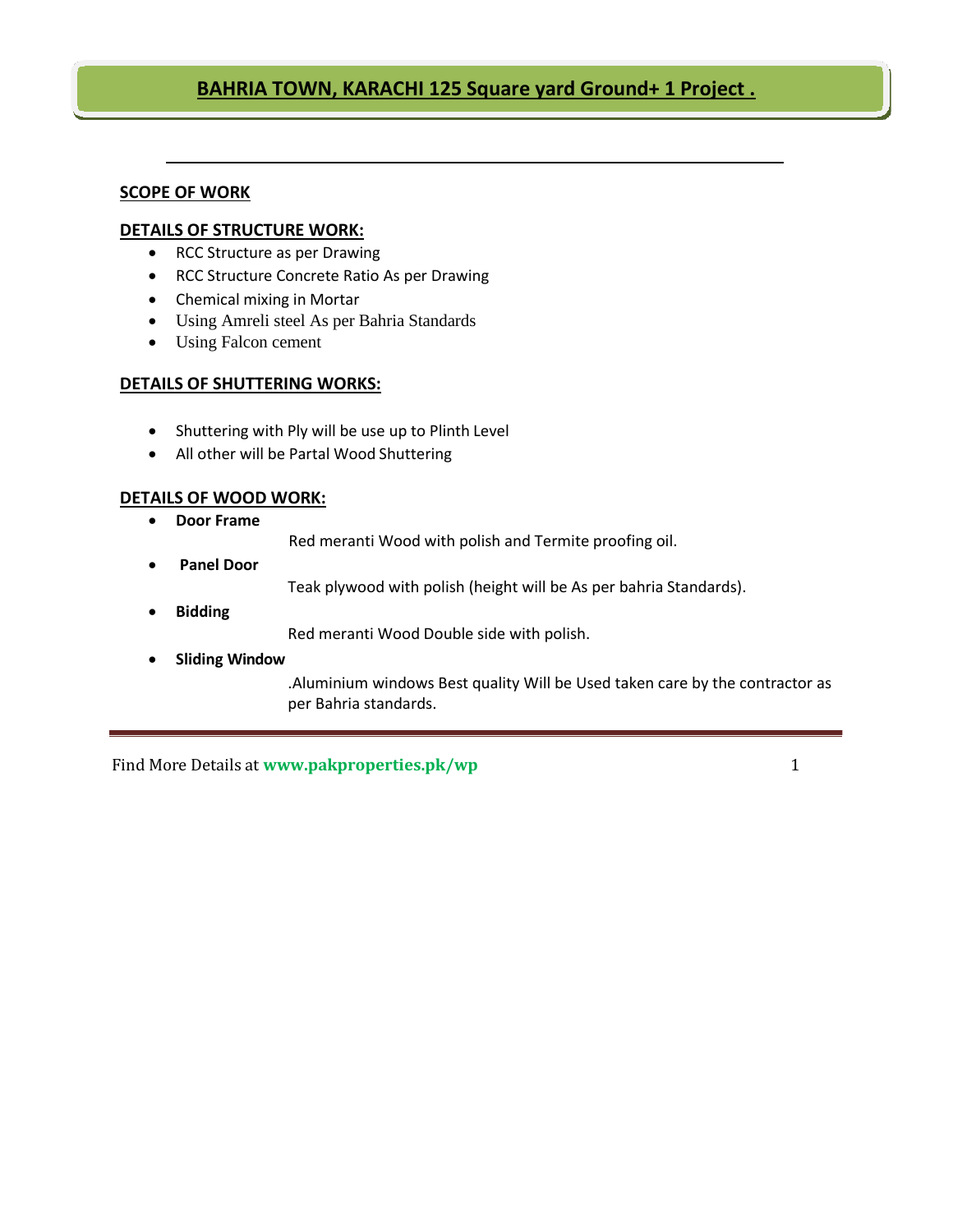#### • **Wardrobes**

As Per Drawing Using Golden Teak wood Frame and Golden Teak Veneer Board.

#### • **Kitchen Cabinets Work**

As Per Drawing Using Golden Teak Wood Frame and Acrylic Sheet Best Quality will be Used Complete in all respect using Golden Teak Veneer Board with polish.

#### **DETAILS OF PLUMBERING WORK:**

• **Plumbering work of entire bathroom hot & cold lines.**

PPR Minhas pipe lines.

#### • **Bathroom C.P fittings with**

Master set (Price Range 10000 to 12000 )

• **Ceramics Commodes/WC and Wash Basin will be use**

PORTA (one Piece Toilet Using 22000 to 24000 each washroom)

- **S.S Bathroom accessories will be use porta brand**
- **Kitchen fittings with** PPR Minhas pipe lines.
- **Kitchen Sink and Mixer Master ( 10000-12000 Rs)**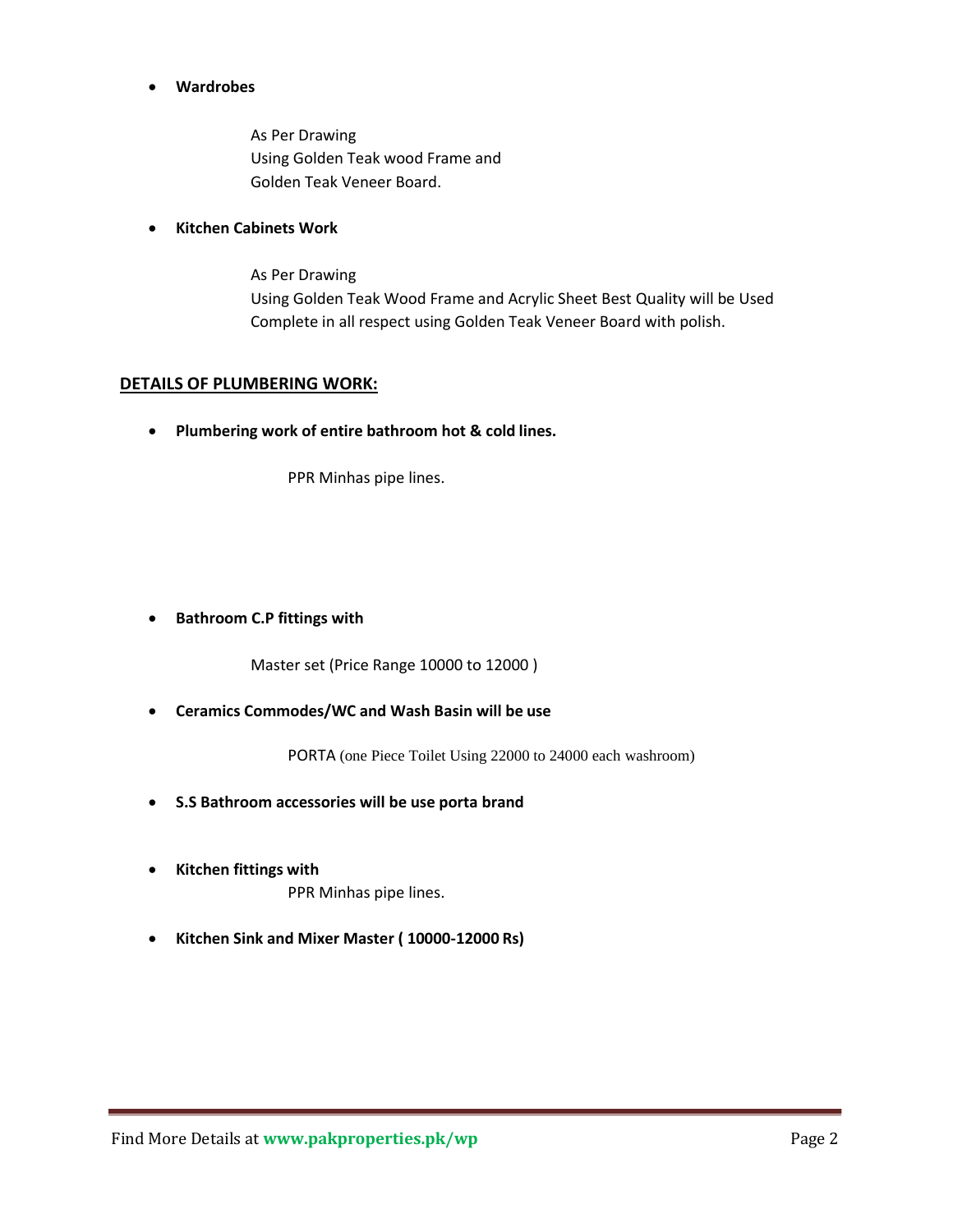#### **DETAILS OF FLOORING AND TILE WORK:**

• **Flooring with Porcelain Tile Laser Cut imported size**2' x 2'

> with design and Same Colour Grouting

Price range of tile (1500 to 1600) Single face tile imported

- **Marble Steps Chemical Polished for Stair Case**
	- 3/4" thick tread and Designed riser 1/2 " thick Mid Landing
- **Railing For Stair Case**
- **Bathroom Tiling up to 7' height with Porcelain Tile Laser Cut Imported size**

12" x 18" Or 12" x 24" With Border. Vibratory tiles or Tough Paver in porch / driveway/galis and ducts

#### **DETAILS OF KITCHEN WORK:**

- **AS Per Drawing**
- **Granite Will be Use for Kitchen Top Slab**
- **Gas Connection For**

Kitchen Stove and for GeyserConnection in gali

Find More Details at www.pakproperties.pk/wp<br>
Page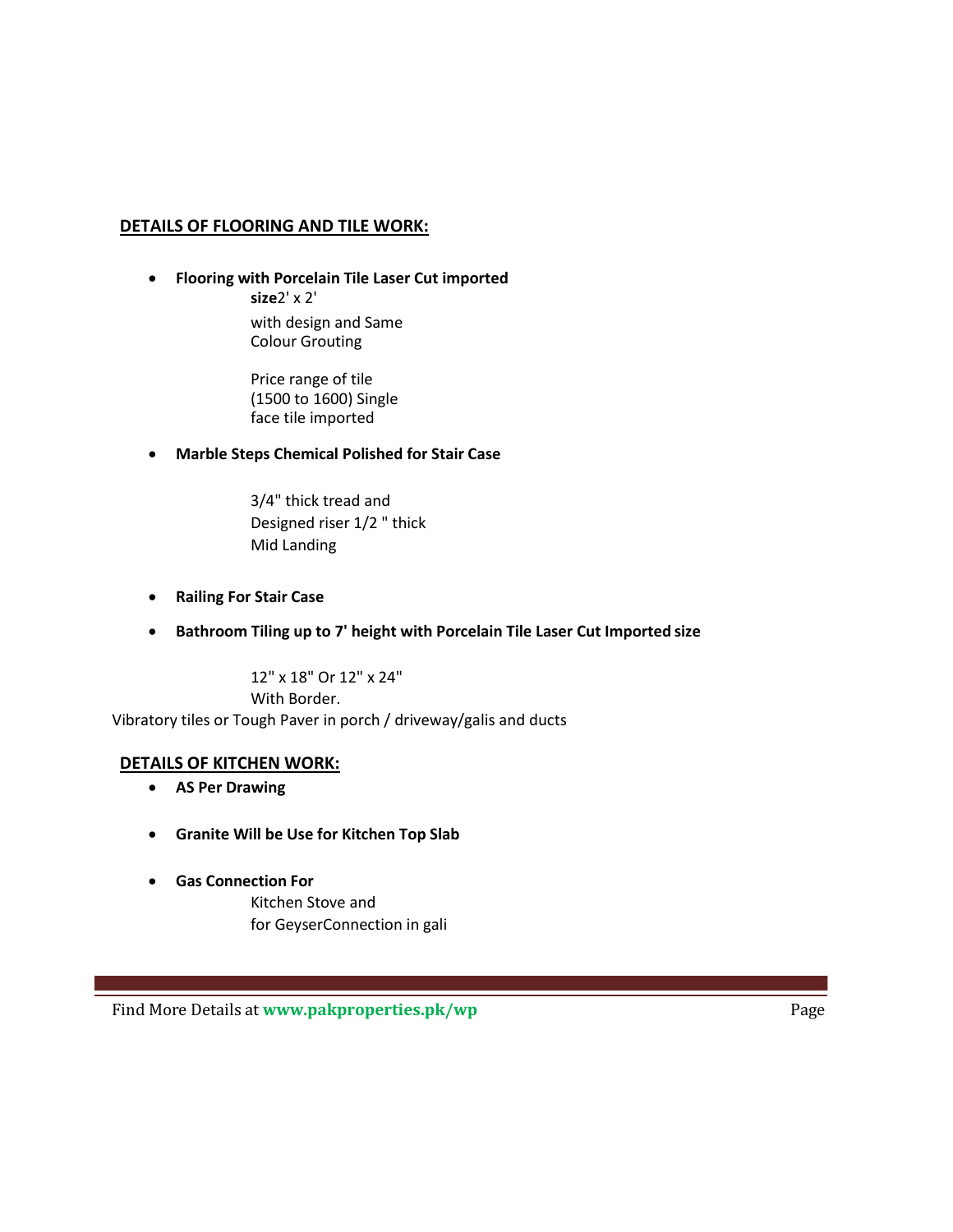#### **DETAILS OF PAINT WORK:**

- **All Internal Paint Work With Matt Finish Imported Colour As per client request front Elevation paint colour As per Bahria**
- **External Walls Finish With**

Graphics, Stone Pitching (As Per Drawing) Weather Shield.

#### **DETAILS OF BLOCK MASONARY AND PLASTER WORK:**

- Block Masonary 6" x 8" x 12" With Grouting ratio 1:6 Machine made
- Hollow Blocks will be use where Sun Shaded area
- 1/2" 3/4" Thick Plaster with ratio 1:4
- Good Finish Quality.

#### **DETAILS OF ELECTRIC WORK:**

- Electrical work as per drawing
- Separate distribution board on each floor
- Wiring with Pakistan Cables
- Switch/Socket imported SWITCHKIT Metal Sheet ( 3500-5000 Rs)
- Exhaust fan in each Bathroom and Kitchen PAK FANS

## **Connection Points for** ▪

- TV cables
- Internet
- UPS
- Generator
- Telephone
- **CCTV**
- AC piping

(Note: All Required Test Are Done by Our Self.)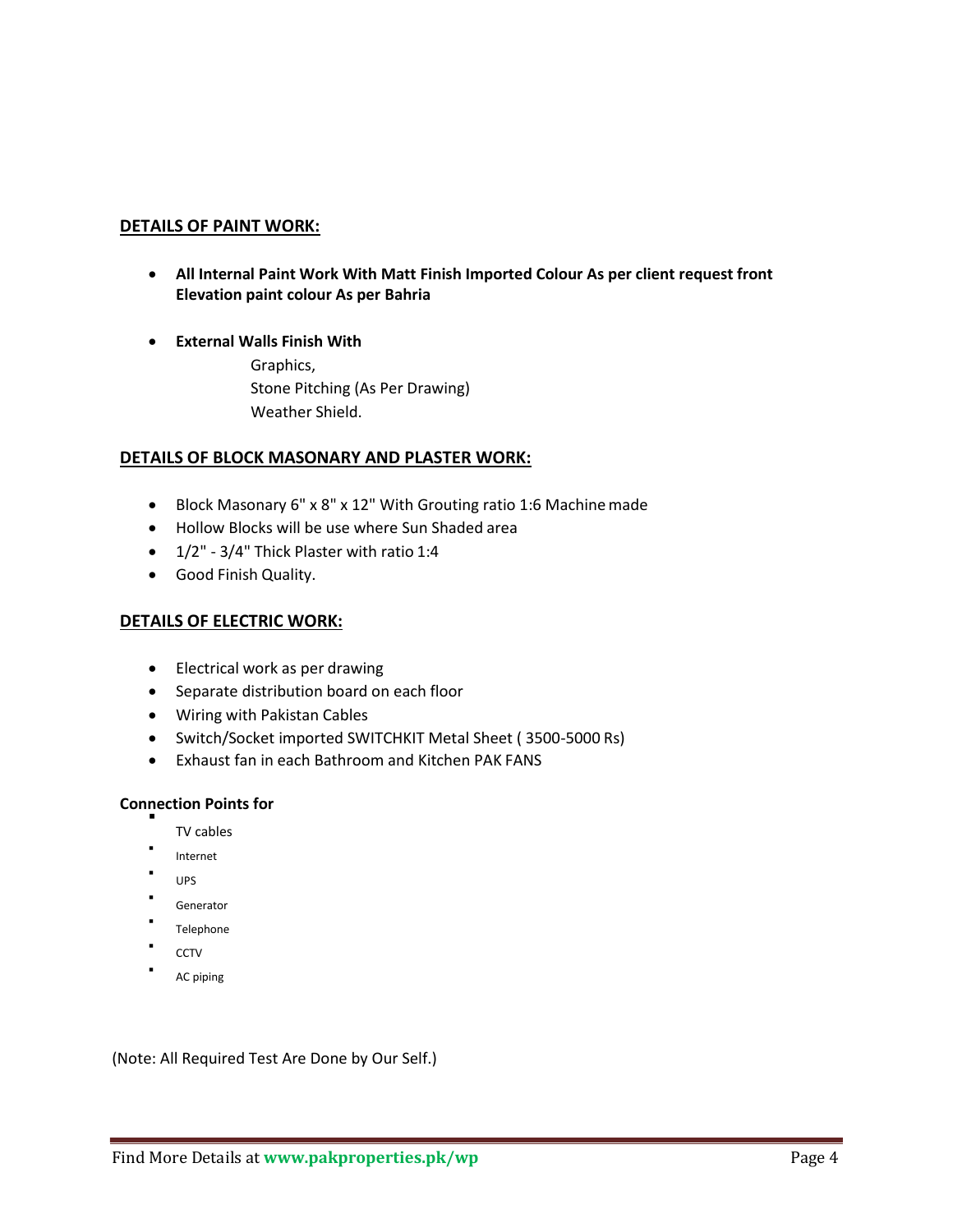# **MODE OF PAYMENT**

This is Amount covered All Construction work From Start Till End Contractor Will delivered Key Of Villa . All The documentation works will Be Handle by Contractor . If is there any plenty in between construction contractor will be pay that Charges .

Total Time Of Construction Minimum 6 Months Maximum 8 months Contractor will Be delivered

| 500,000 PKR   |
|---------------|
| 1,500,000 PKR |
|               |
| 600,000 PKR   |
|               |
| 500,000 PKR   |
| 700,000 PKR   |
|               |
|               |
| 600,000 PKR   |
|               |
| 600,000 PKR   |
| 375,000 PKR   |
|               |
| 700,000 PKR   |
| <b>PKR</b>    |
| 6,075,000     |
|               |